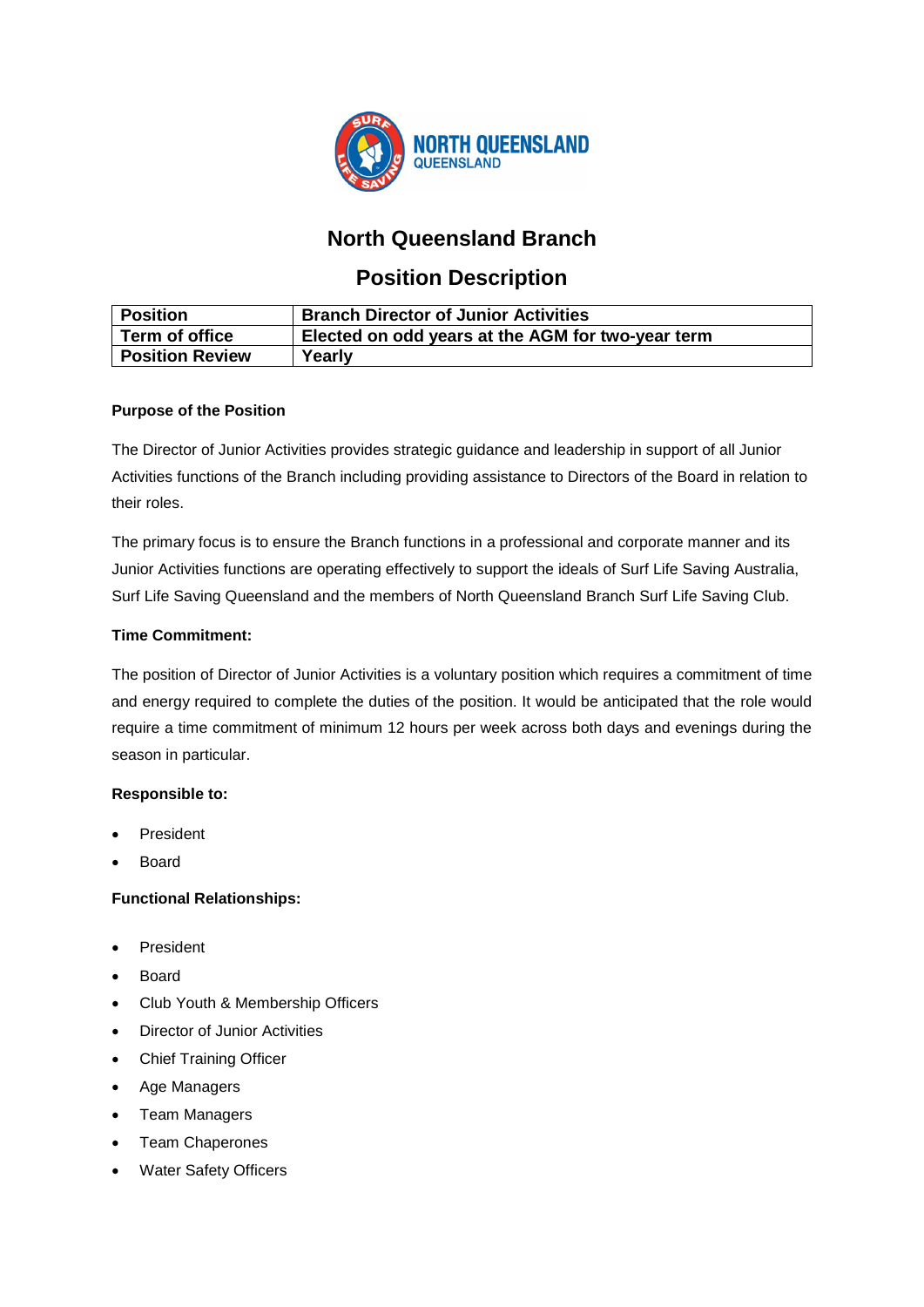- **Administrators**
- Club & Members

### **Governance responsibilities:**

- Attend meetings of Branch and functions
- Attend and complete Branch induction and governance training
- Attend all meetings of Branch and functions
- Be responsible to lead through personal demonstration and compliance with, all policies, rules and by-laws of the Branch, SLSQ and SLSA, and to ensure that all Branch, Board and office bearers in carrying out their duties, act in accordance with the same
- Ensure that the Branch meets its endorsed charitable purpose
- Ensure Privacy Act 1988 principles and confidentiality are upheld at all times by all persons with access to Club and member records and correspondence
- Ensure the Branch at all time is governed in accordance with the SLSQ Governance Standards in order to meet the ACNC Regulations
- Ensure all Branch activities are carried out within the laws of Queensland
- Assist in the Branch Management and Strategic Plans and ongoing review and management of this plan
- Ensure planning and budgeting is completed in accordance with the needs of the Branch and members wishes
- Ensure financial, social, and structural viability of the Branch is established and maintained
- Ensure all rules and regulations of the Branch are upheld
- To not be disqualified from managing a corporation, within the meaning of the Corporations Act 2001 (Cth)
- To not be disqualified by the Australian Charities and Not-for-profits Commissioner at any time during the previous year from being a 'responsible person' of a registered charity
- Not have been convicted on indictment or sentenced to a term of imprisonment for a summary offence required to be disclosed by the Criminal Law (Rehabilitation of Offenders) Act 1986.
- Not have been a bankrupt; or entered a deed of arrangement; or made a composition which remains unpaid; in accordance with the Bankruptcy Act 1966 or corresponding law of another external territory.
- Be eligible to hold a clearance for working with children in accordance with the Working with Children (Risk Management and Screening) Act 2000.
- Have a working knowledge of the Youth Protection Policies

### **General responsibilities and duties:**

• Set the overall Board of Junior Activities standing agenda and help the committee prioritise its goals in accordance with the NQB Strategic Plan, and ensure office bearers work within this framework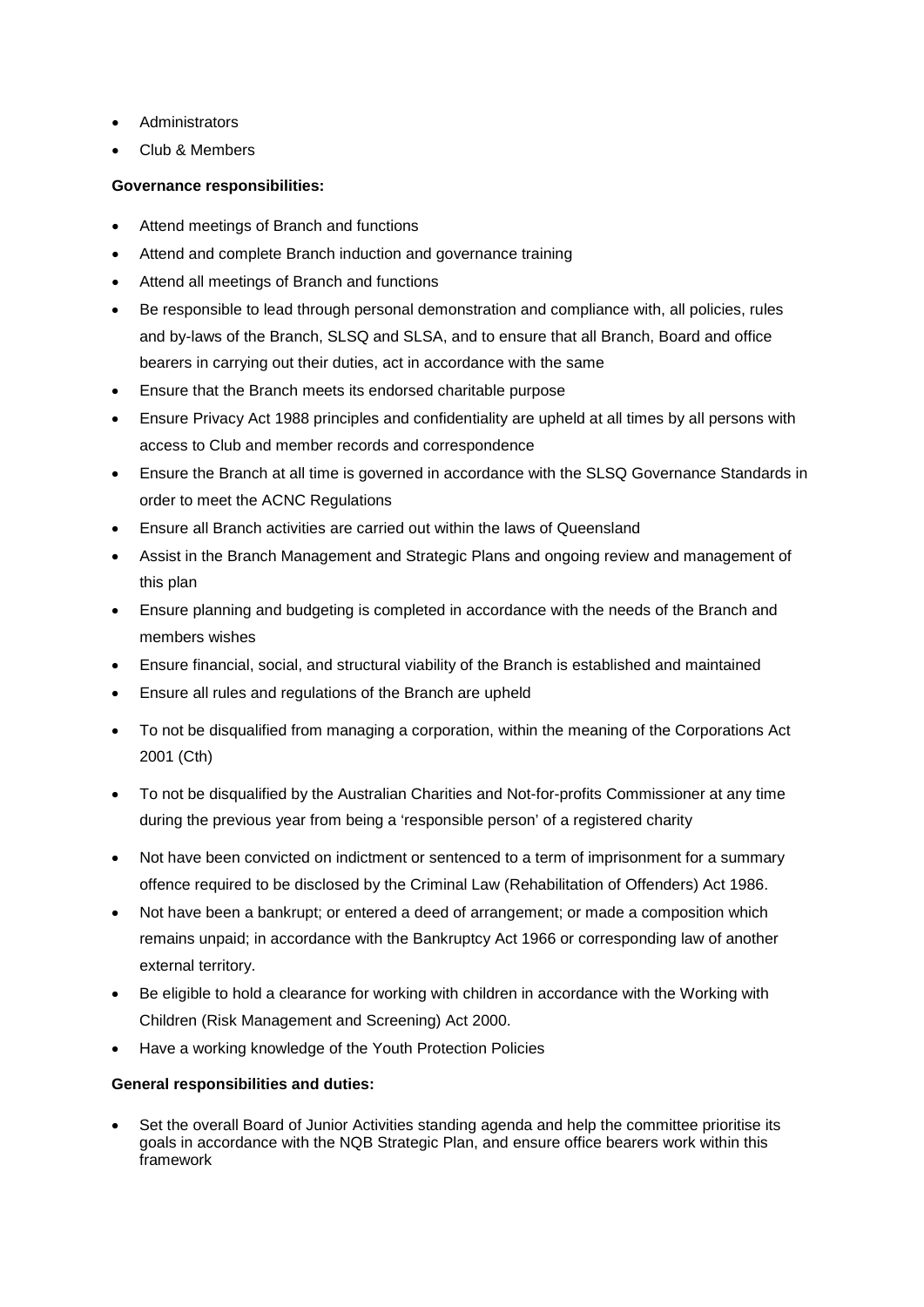- Distribute relevant correspondence to the Clubs Junior Activities Officers
- Ensure the effective implementation of the SLSQ and Club's Child and Youth Risk Management Strategy (CYRMS)
- Responsible for providing co-ordinated advice, direction and coordination for Age Managers and coaches through the Club DOJAs or JAC
- Ensure effective management of Board of Junior Activities in all of its operations

Facilitate and Encourage Active Participation from clubs JACs, DOJA, Age Managers, Coaches and others involved in the delivery of Junior Activities in the annual Junior Forum held in the NQB

Ensure all those involved in Club Junior Activities are aware of where to access resources to assist in the effective delivery of Junior Activities

Supporting Club representatives to deliver effective programs such as Family Participation Programs, Age Managers, Water Safety and Observers awards accreditation and access to resources to deliver the same.

- Act as a coordinator for Branch Junior Activities and voice members views at appropriate forums
- Work as required with the Chief Training Officer, Coaching Coordinator, March Past, Surf and Beach Coaches, Water Safety Coordinator and the Membership Coordinator to ensure satisfactory outcomes for the Clubs in the Junior Activities Space
- Represent the North Queensland Branch on the Junior Activity Advisory Panel
- Assist with sponsors and supporters in relation to Junior Activities
- Identify and communicate to members opportunities available at Club, Branch, State and national levels
- Interact with regional staff on regular basis and work with the RDO to achieve the goals of the NQB
- •
- Represent the Branch as Director of Junior Activities and to SLSQ and SLSA as required
- Set the overall board standing agenda and help the committee prioritise its goals and ensure office bearers work within this framework
- Identify issues and potential solutions to recommend to the Board
- Monitoring the implementation of new initiatives
- To work with Board to set the agenda for each season's activities
- Chair the Junior Activities meetings and regularly report to the Board on the progress of the junior groups
- Submit reports to the Board

#### **Prerequisites:**

- Be a current member of the association
- Have a current SLSA Level 1 Age Managers Course or Level 1 Coaching Course
- Have a strong commitment to the ideals of surf lifesaving
- Have a complete understanding of the Codes of Conduct
- Have knowledge of the statutory requirements of surf lifesaving and contemporary issues affecting the organisation.
- Prepare an annual budget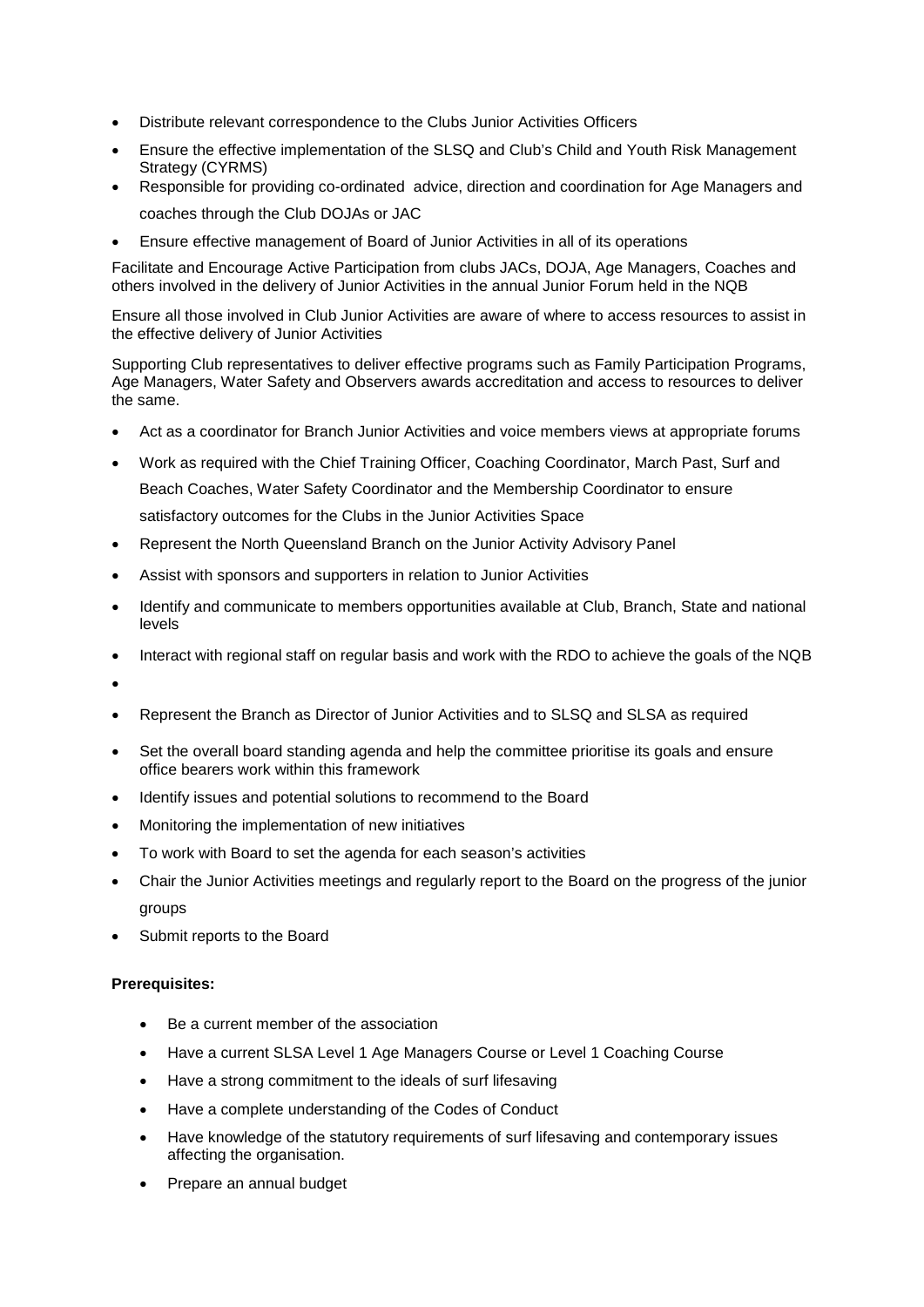- Good understanding of Club culture and lifesaving operations
- Ability to organise and delegate tasks
- Proficient computer skills and administration
- Excellent communication and interpersonal skills
- Manage, in consultation with others, the annual lifesaving equipment grant (applications and acquittal)
- Excellent communication and interpersonal skills
- Adequate computer skills including all Microsoft programs
- Ability to commit necessary time to Junior Activities
- Prepare an annual budget
- Assist in preparation of the Branch Management and Strategic Plan and ongoing review and management of this plan
- Facilitate meetings, including committee,
- Ensure planning and budgeting is completed in accordance with the needs of the Branch and members wishes

### **General knowledge and skills required:**

- Working knowledge of the Junior Activities Manual
- •
- Aware of Work Health & Safety policy
- Well informed of the organisation's activities
- Aware of future directions and plans of members
- Demonstrate a high level of enthusiasm when representing the Branch to members, other organisations and the general public
- Maintain a level of privacy (certain details) to the Branch and its activities whilst maintaining confidentiality and respect towards members
- Maintain effective and efficient administration
- Have a good knowledge of the Branch constitution, by-laws, the duties of all office holders and subcommittees, or the ability to quickly assimilate that knowledge
- Must be a supportive leader for all Club's members
- Have a good knowledge of organisational governance including risk management and be able to organise and delegate tasks
- Identify situations that require Member Protection policy and procedure
- Knowledge of Surf Life Saving objectives, policies and procedures as they relate to Junior Activities or the ability to quickly assimilate that knowledge
- Have a completed WWCC

### **Desirable attributes:**

- Demonstrated rapport with Clubs, Board and regional staff personnel
- Ability to work with others.